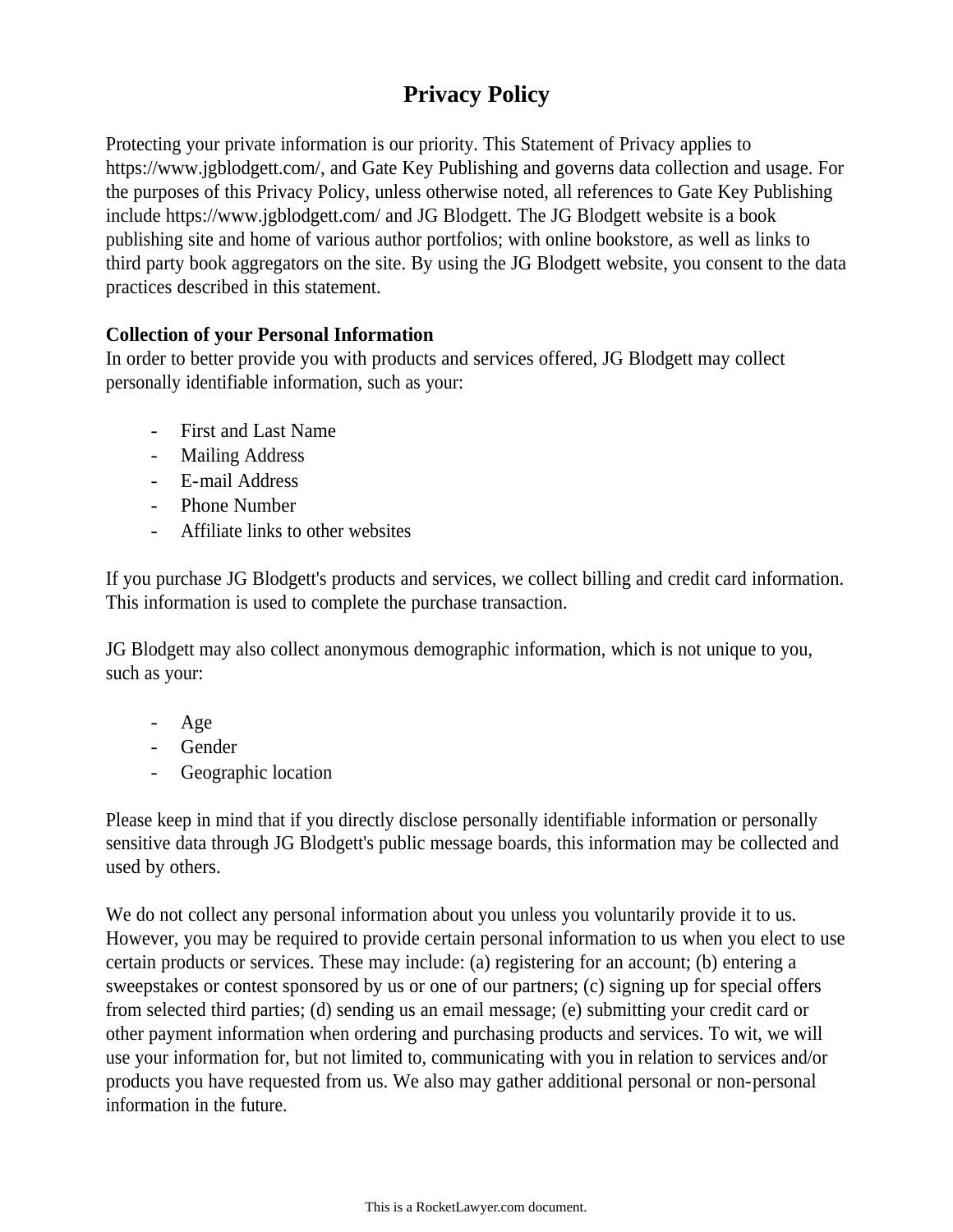### **Use of your Personal Information**

JG Blodgett collects and uses your personal information to operate and deliver the services you have requested.

JG Blodgett may also use your personally identifiable information to inform you of other products or services available from JG Blodgett and its affiliates.

# **Sharing Information with Third Parties**

JG Blodgett does not sell, rent or lease its customer lists to third parties.

JG Blodgett may, from time to time, contact you on behalf of external business partners about a particular offering that may be of interest to you. In those cases, your unique personally identifiable information (e-mail, name, address, telephone number) is transferred to the third party. JG Blodgett may share data with trusted partners to help perform statistical analysis, send you email or postal mail, provide customer support, or arrange for deliveries. All such third parties are prohibited from using your personal information except to provide these services to JG Blodgett, and they are required to maintain the confidentiality of your information.

JG Blodgett may disclose your personal information, without notice, if required to do so by law or in the good faith belief that such action is necessary to: (a) conform to the edicts of the law or comply with legal process served on JG Blodgett or the site; (b) protect and defend the rights or property of JG Blodgett; and/or (c) act under exigent circumstances to protect the personal safety of users of JG Blodgett, or the public.

# **Opt-Out of Disclosure of Personal Information to Third Parties**

In connection with any personal information we may disclose to a third party for a business purpose, you have the right to know:

The categories of personal information that we disclosed about you for a business purpose.

You have the right under the California Consumer Privacy Act of 2018 (CCPA) and certain other privacy and data protection laws, as applicable, to opt-out of the disclosure of your personal information. If you exercise your right to opt-out of the disclosure of your personal information, we will refrain from disclosing your personal information, unless you subsequently provide express authorization for the disclosure of your personal information. To opt-out of the disclosure of your personal information, visit this Web page https://www.wix.com/my-account/contacts/unsubscribe? metaSiteId=5bcaf26c-fcfa-4bce-b02d-

9cd7f67005d0&unsubscribeToken=abcefd4d5885911e7f4ea863ecce180388e169a39e4c714f1a

# **Tracking User Behavior**

JG Blodgett may keep track of the websites and pages our users visit within JG Blodgett, in order to determine what JG Blodgett services are the most popular. This data is used to deliver customized content and advertising within JG Blodgett to customers whose behavior indicates that they are interested in a particular subject area.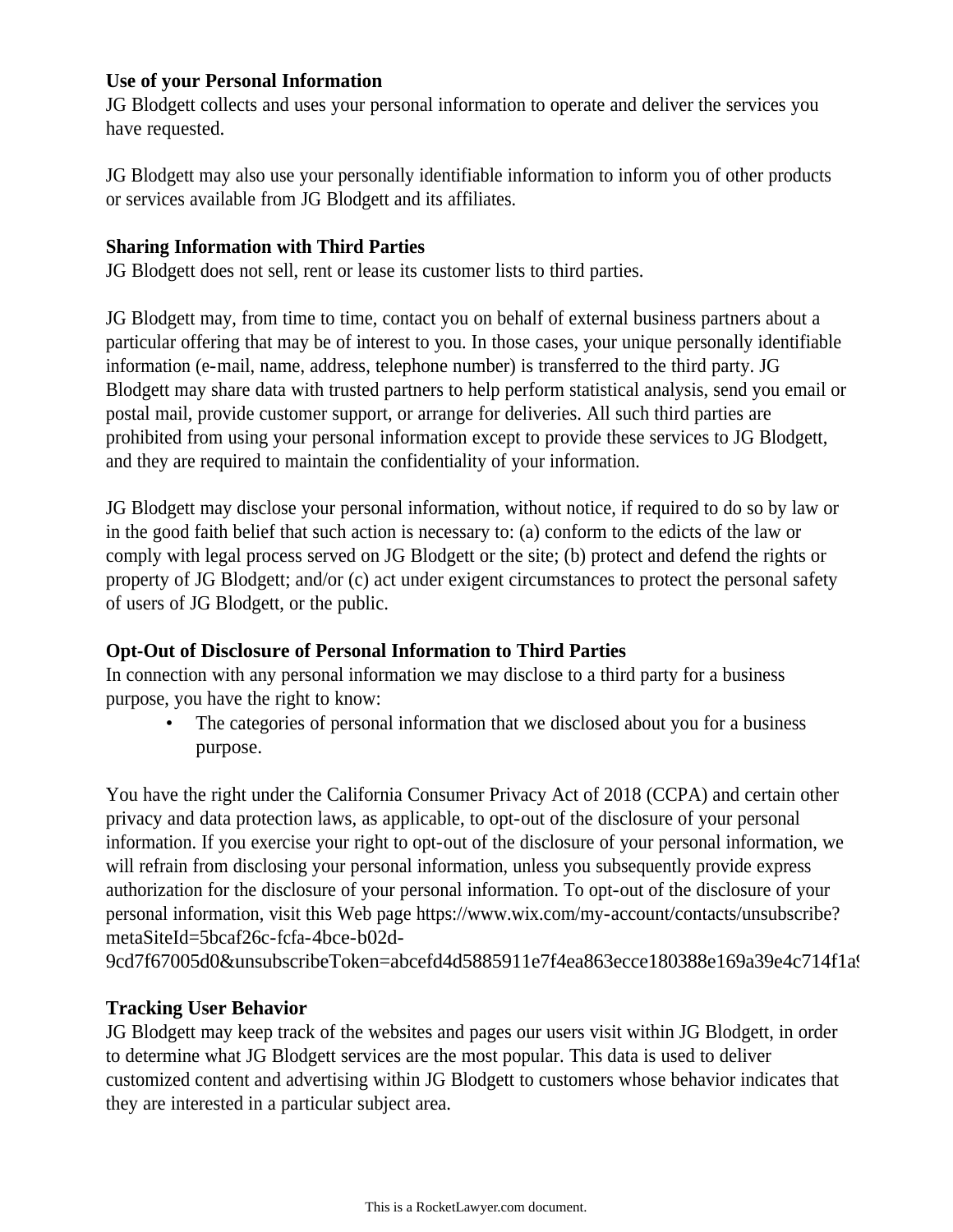### **Automatically Collected Information**

Information about your computer hardware and software may be automatically collected by JG Blodgett. This information can include: your IP address, browser type, domain names, access times and referring website addresses. This information is used for the operation of the service, to maintain quality of the service, and to provide general statistics regarding use of the JG Blodgett website.

### **Use of Cookies**

The JG Blodgett website may use "cookies" to help you personalize your online experience. A cookie is a text file that is placed on your hard disk by a web page server. Cookies cannot be used to run programs or deliver viruses to your computer. Cookies are uniquely assigned to you, and can only be read by a web server in the domain that issued the cookie to you.

One of the primary purposes of cookies is to provide a convenience feature to save you time. The purpose of a cookie is to tell the Web server that you have returned to a specific page. For example, if you personalize JG Blodgett pages, or register with JG Blodgett site or services, a cookie helps JG Blodgett to recall your specific information on subsequent visits. This simplifies the process of recording your personal information, such as billing addresses, shipping addresses, and so on. When you return to the same JG Blodgett website, the information you previously provided can be retrieved, so you can easily use the JG Blodgett features that you customized.

You have the ability to accept or decline cookies. Most Web browsers automatically accept cookies, but you can usually modify your browser setting to decline cookies if you prefer. If you choose to decline cookies, you may not be able to fully experience the interactive features of the JG Blodgett services or websites you visit.

#### **Links**

This website contains links to other sites. Please be aware that we are not responsible for the content or privacy practices of such other sites. We encourage our users to be aware when they leave our site and to read the privacy statements of any other site that collects personally identifiable information.

### **Security of your Personal Information**

JG Blodgett secures your personal information from unauthorized access, use, or disclosure. JG Blodgett uses the following methods for this purpose:

- SSL Protocol

When personal information (such as a credit card number) is transmitted to other websites, it is protected through the use of encryption, such as the Secure Sockets Layer (SSL) protocol.

We strive to take appropriate security measures to protect against unauthorized access to or alteration of your personal information. Unfortunately, no data transmission over the Internet or any wireless network can be guaranteed to be 100% secure. As a result, while we strive to protect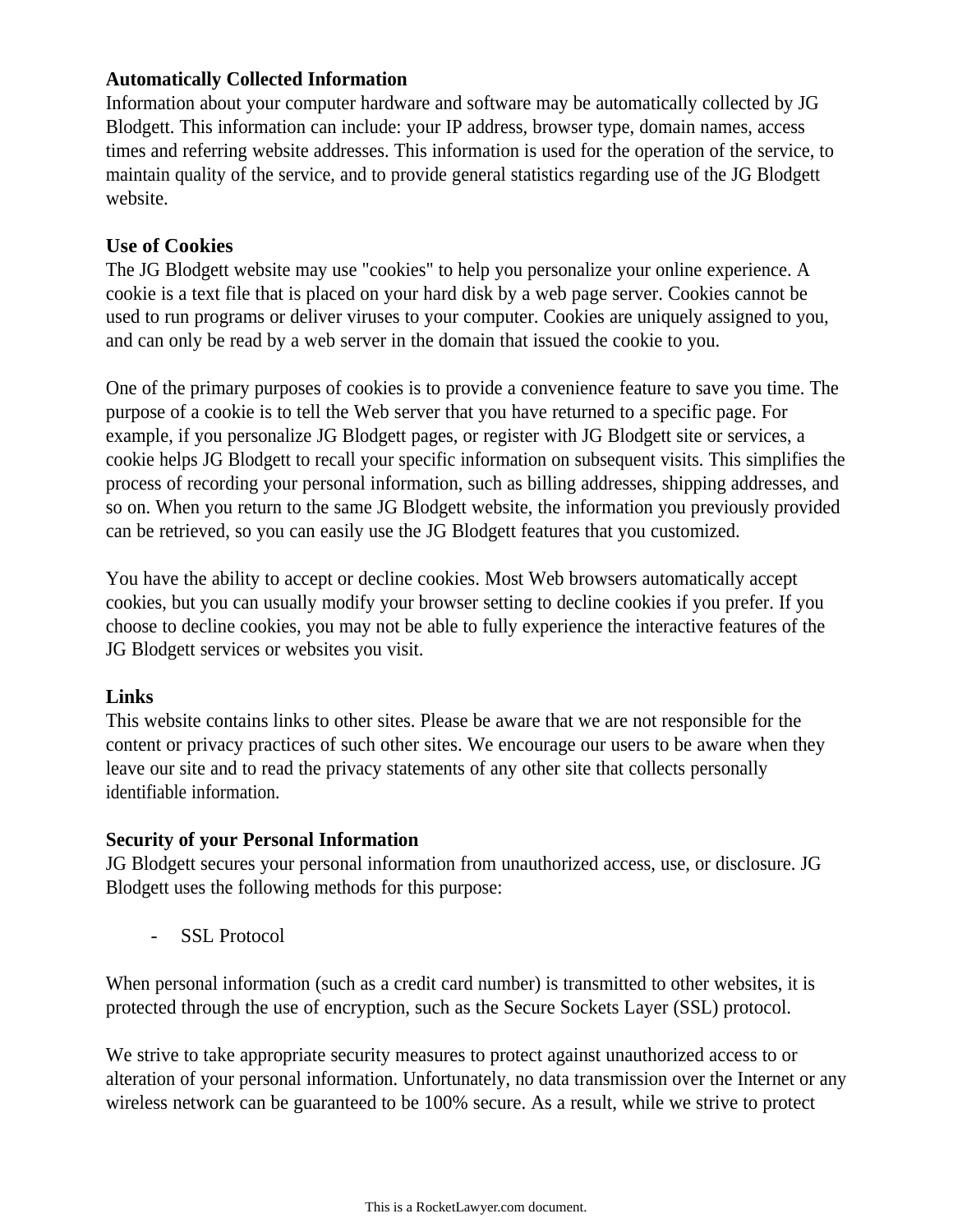your personal information, you acknowledge that: (a) there are security and privacy limitations inherent to the Internet which are beyond our control; and (b) security, integrity, and privacy of any and all information and data exchanged between you and us through this Site cannot be guaranteed.

### **Right to Deletion**

Subject to certain exceptions set out below, on receipt of a verifiable request from you, we will:

- Delete your personal information from our records; and
- Direct any service providers to delete your personal information from their records.

Please note that we may not be able to comply with requests to delete your personal information if it is necessary to:

- Complete the transaction for which the personal information was collected, fulfill the terms of a written warranty or product recall conducted in accordance with federal law, provide a good or service requested by you, or reasonably anticipated within the context of our ongoing business relationship with you, or otherwise perform a contract between you and us;
- Detect security incidents, protect against malicious, deceptive, fraudulent, or illegal activity; or prosecute those responsible for that activity;
- Debug to identify and repair errors that impair existing intended functionality;
- Exercise free speech, ensure the right of another consumer to exercise his or her right of free speech, or exercise another right provided for by law;
- Comply with the California Electronic Communications Privacy Act;
- Engage in public or peer-reviewed scientific, historical, or statistical research in the public interest that adheres to all other applicable ethics and privacy laws, when our deletion of the information is likely to render impossible or seriously impair the achievement of such research, provided we have obtained your informed consent;
- Enable solely internal uses that are reasonably aligned with your expectations based on your relationship with us;
- Comply with an existing legal obligation; or
- Otherwise use your personal information, internally, in a lawful manner that is compatible with the context in which you provided the information.

# **Children Under Thirteen**

JG Blodgett does not knowingly collect personally identifiable information from children under the age of thirteen. If you are under the age of thirteen, you must ask your parent or guardian for permission to use this website.

# **Opt-Out & Unsubscribe from Third Party Communications**

We respect your privacy and give you an opportunity to opt-out of receiving announcements of certain information. Users may opt-out of receiving any or all communications from third-party partners of JG Blodgett by contacting us here:

- Web page: https://www.wix.com/my-account/contacts/unsubscribe?metaSiteId=5bcaf26c-fcfa-4bce-b02d